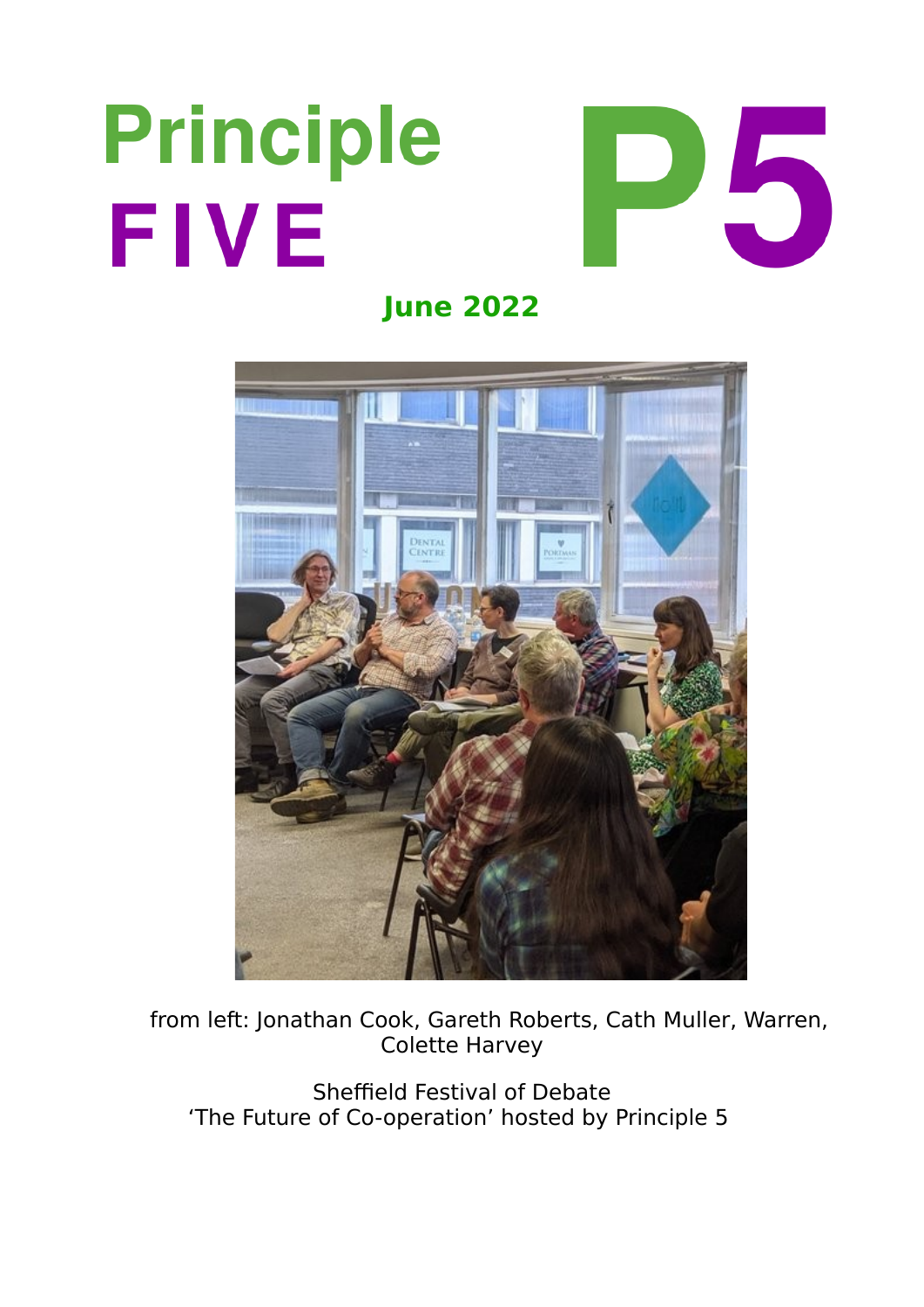# Independent Labour **Publications**

The ILP have published two of the articles which appeared in the April 2022 edition of the Sheffield Co-operator

**[Cooperation Town: The New Network Providing Food for All](https://www.independentlabour.org.uk/2022/05/23/cooperation-town-the-new-network-providing-food-for-all/)**

#### **[Acting Local: Community Wealth Building – Past, Present &](https://www.independentlabour.org.uk/2022/04/27/acting-local-community-wealth-building-past-present-future/) [Future](https://www.independentlabour.org.uk/2022/04/27/acting-local-community-wealth-building-past-present-future/)**

The ILP was founded in 1893 on the initiative of local socialists, mainly from Scotland and the north of England and encouraged by such national figures as [Keir Hardie](https://www.independentlabour.org.uk/2013/05/02/ilp120-keir-hardie-%E2%80%93-labour%E2%80%99s-champion/) (editor of the Labour Leader) and [Robert Blatchford.](https://www.independentlabour.org.uk/2017/10/16/robert-blatchford-the-clarion-and-socialism-as-a-way-of-life/)

You can read more about the ILP

#### **[HERE](https://www.independentlabour.org.uk/history/)**

**\***

## **Principle 5 Study Group**

The fifth principle of the International Statement of [Co-operative Identity](https://www.principle5.coop/wp-content/uploads/2017/07/International-Statement-of-Co-operative-Identity.pdf) states "Co-operatives provide education and training for their members, elected representatives, managers, and employees so they can contribute effectively to the development of their co-operatives. They inform the general public -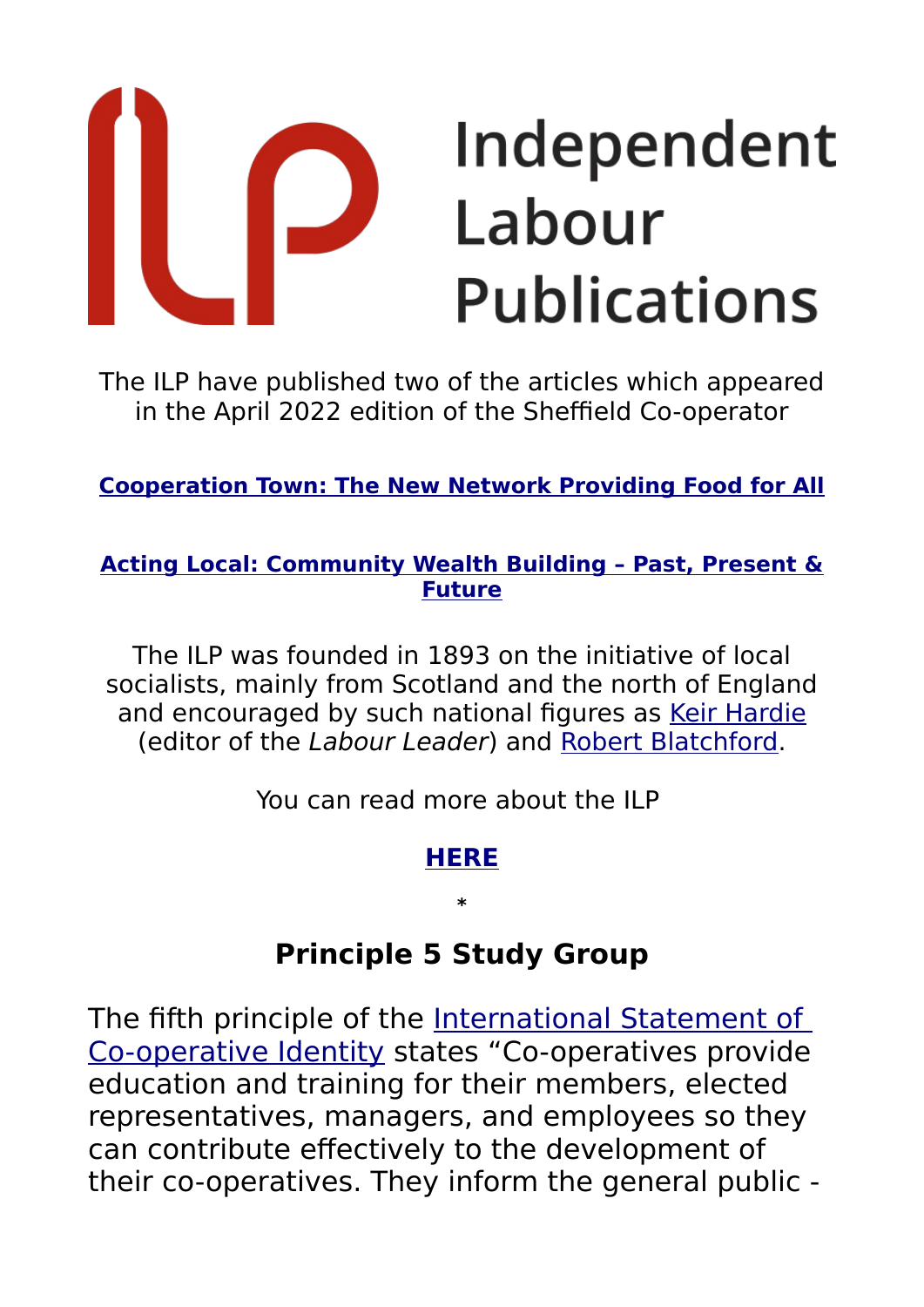particularly young people and opinion leaders - about the nature and benefits of cooperation".

The Resource Centre was set up in order to help both co-operators and the general public to gain a better understanding of the benefits of Co-operation.

There has been so much change in in the economic, social and political geography over the last few decades that many people have lost the thread about what the purpose of the Co-operative Movement ever was. Co-operative Societies are looking ever more distant and irrelevant.

If there is to be a renewal of Co-operative action, a clear understanding of the Movement is vital. It is for this reason that I propose a study programme for anyone who would like to take part. How this will be structured is open for discussion.

For anyone who would like a starting point for a basic understanding of the foundations of the Movement the link below might be helpful:

[https://www.principle5.coop/wp-content/uploads/](https://www.principle5.coop/wp-content/uploads/2022/06/The-Co-operative-Movement.pdf) [2022/06/The-Co-operative-Movement.pdf](https://www.principle5.coop/wp-content/uploads/2022/06/The-Co-operative-Movement.pdf)

This is one of a series of pieces which can be downloaded from the study page of our website. Please feel free to share them with anyone who might be interested.

<https://www.principle5.coop/p5-study>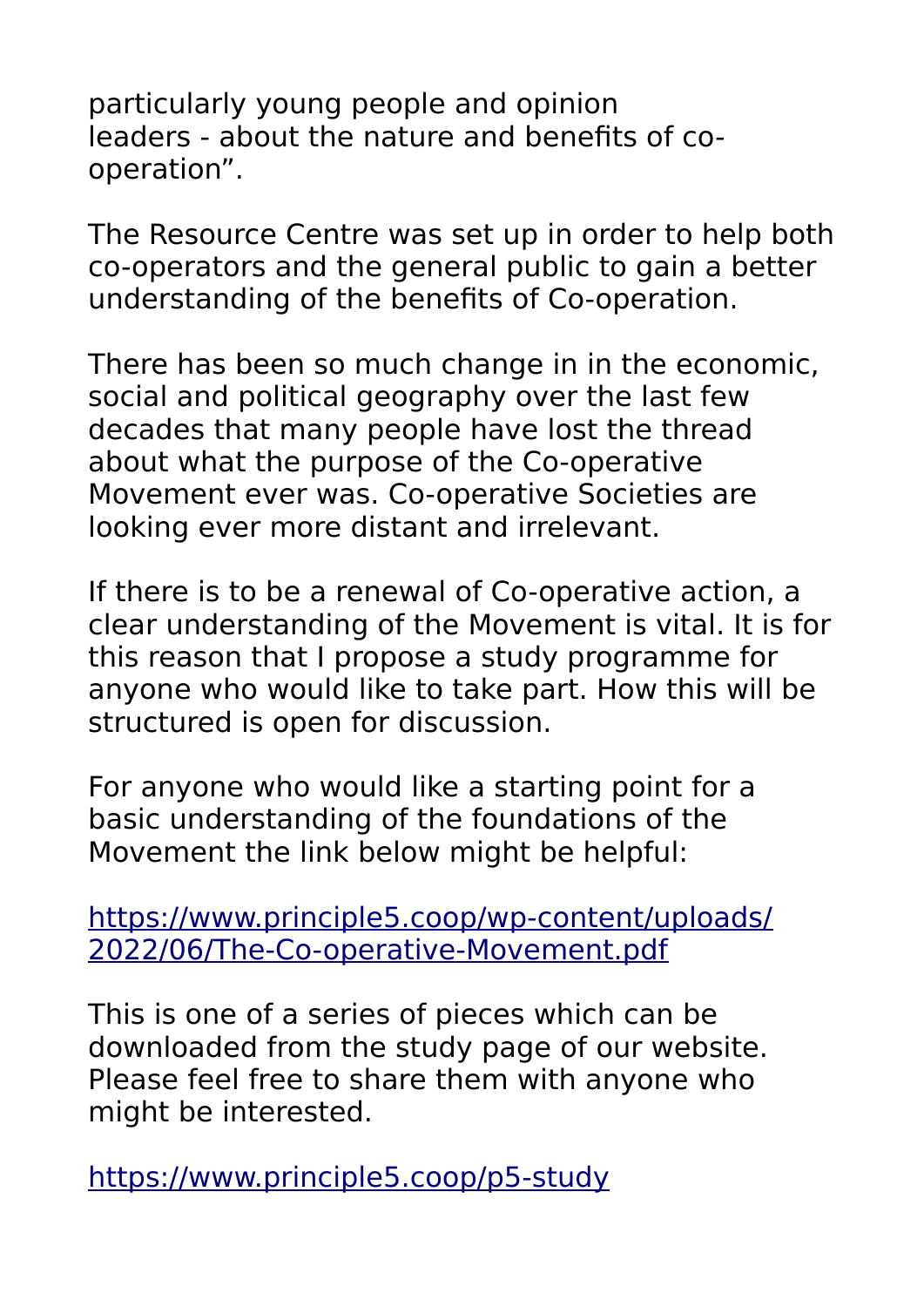

#### Join **[Calderdale Co-operative Association](https://www.calderdale.coop/)** to celebrate the UN International Day of Co-operatives

Saturday 02 July 2022, 1:00pm - 4:00pm

Town Hall, Saint George's Street, Hebden Bridge, HX7 7BY

The multi-event day in Hebden Bridge will be a showcase of the past, present and future of co-operation in Calderdale and West Yorkshire.

**Morning | Co-operative heritage walk** in the morning. Finishing with a laying of flowers on the graves of local co-operators who helped shape the wider co-op world.

Exciting speakers will be joining us at Hebden Bridge Town Hall to celebrate our valley's thriving solidarity economy in the context of its co-operative history. We will also be showcasing local co-operatives and exploring exciting possibilities for the future.

Saturday 02 July 2022, 1:00pm - 4:00pm

Town Hall, Saint George's Street, Hebden Bridge, HX7 7BY

Speakers confirmed:

- Tracy Brabin | West Yorkshire Mayor
- Rose Marley | Chief Executive of Co-operatives UK